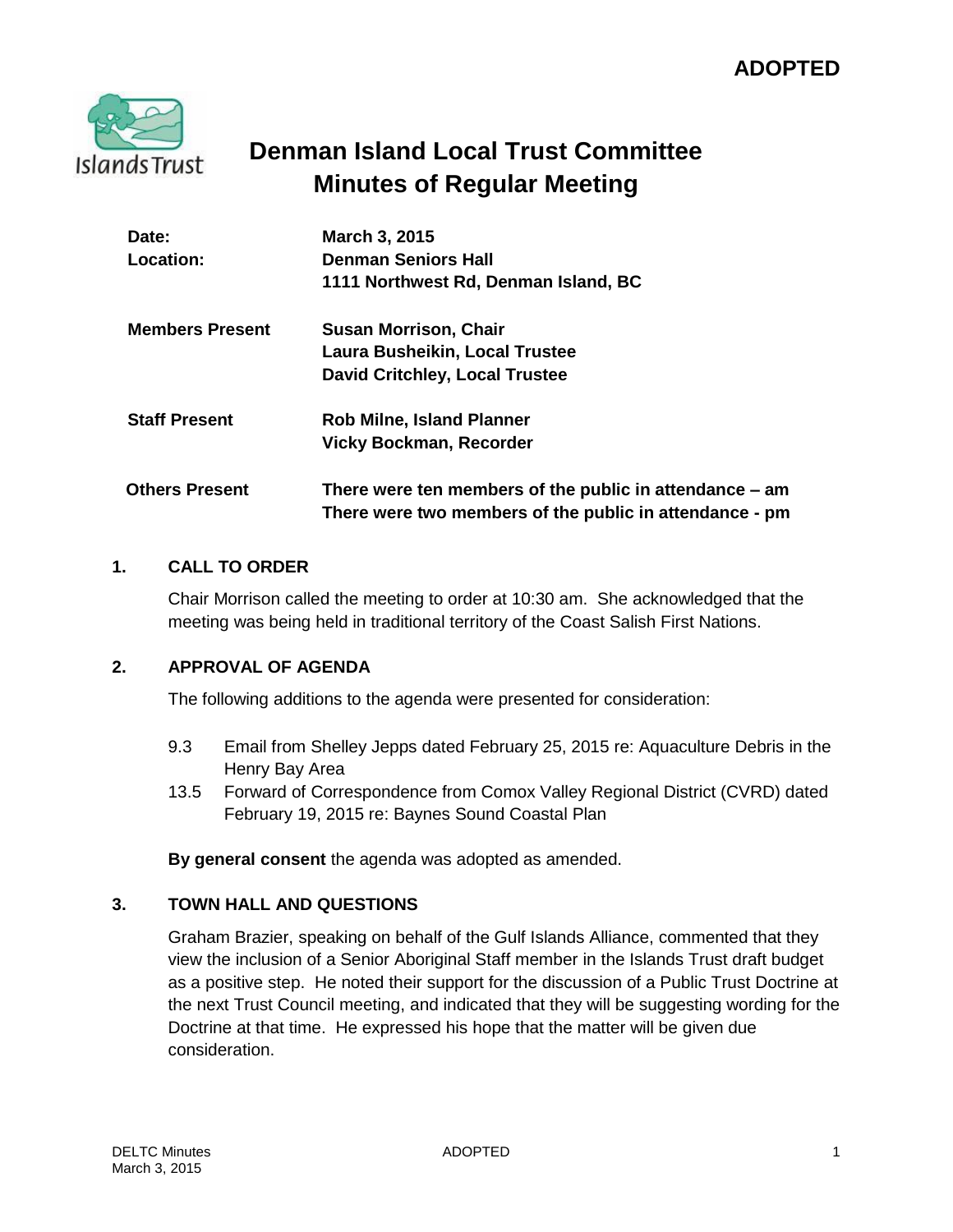Dean Ellis asked the Local Trust Committee (LTC) questions regarding the Farm Plan and Riparian Areas Regulation.

The Local Trust Committee (LTC) provided answers to these questions, however declined to comment on the topics under current litigation.

Ralph McCuaig noted that there are 58 beach access points designated on Denman Island maps, however noted that some are on private land and inaccessible to the public. He asked, as a member of the Denman Island Trails Committee, if the Islands Trust might be amenable to assist in the ability to create loop trails through some of these properties for the enjoyment of the public.

Trustees observed that this would be within the CVRD area of responsibility. They suggested potential approaches to consider in discussions with CVRD representatives including seeking cooperation with land owners and the addition of helpful signage. They recommended siting the objectives supporting access in the Official Community Plan (OCP) in conversation with CVRD representatives.

Margie Gang advised that the information provided in her correspondence regarding guest accommodations has been updated to include the effects of proposed Bylaw Nos. 210 and 211. She provided an email dated February 27, 2014 as an addendum to agenda item 9.1.

## **4. COMMUNITY INFORMATION MEETING**

None.

## **5. PUBLIC HEARING**

None.

#### **6. MINUTES**

## **6.1. Local Trust Committee Minutes dated January 20, 2015 – for adoption**

The following amendment to the minutes was presented for consideration:

• Page 2, first line: change "Cobbs" to "Cobb"

**By general consent** the minutes were adopted as amended.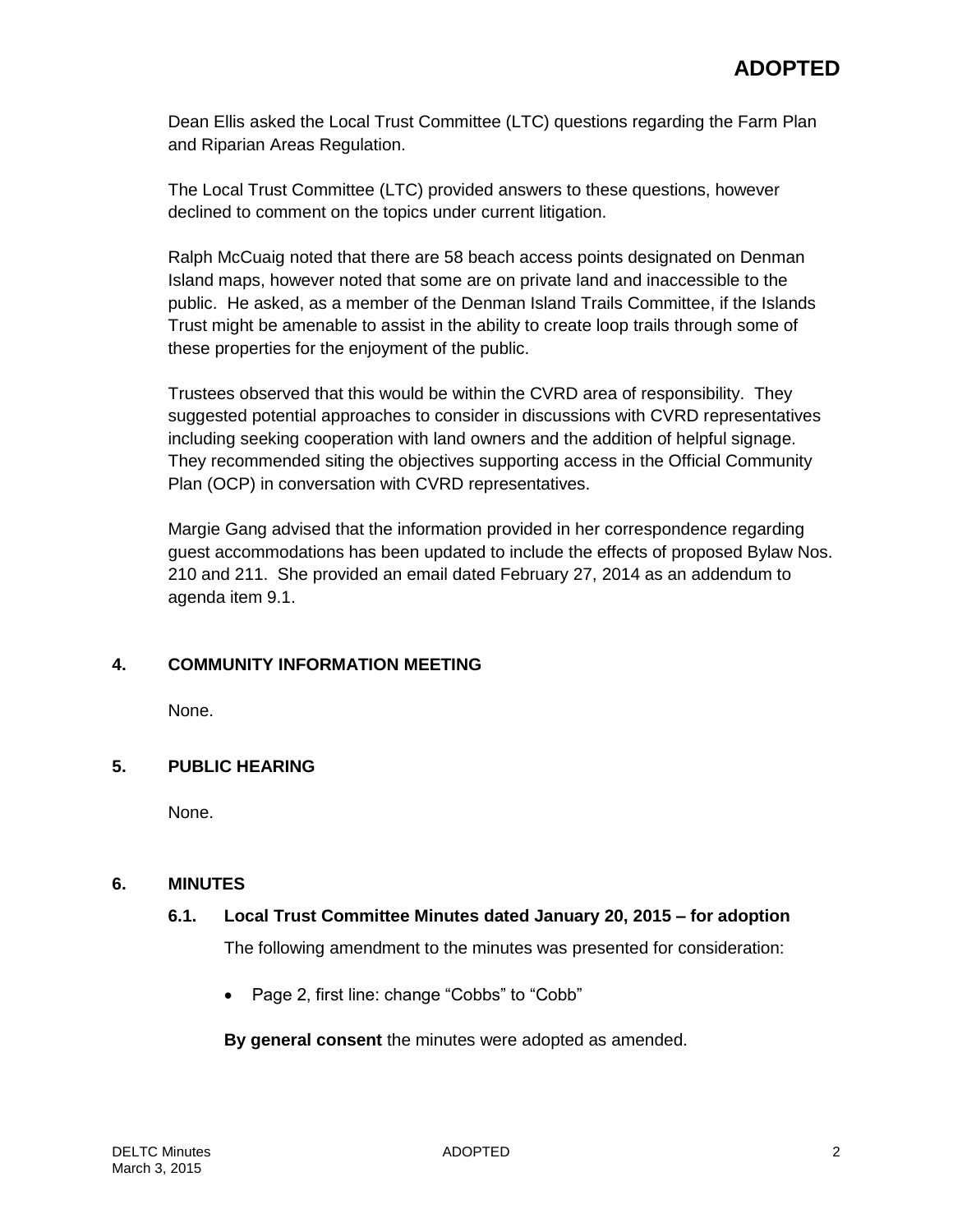#### **6.2. Section 26 Resolutions-without-meeting**

None.

## **6.3. Advisory Planning Commission Minutes**

None.

## **6.4. Marine Advisory Planning Commission Draft Minutes**

None.

#### **7. BUSINESS ARISING FROM MINUTES**

### **7.1. Follow-up Action List Dated February 19, 2015**

Planner Milne provided an overview of the Follow-up Action Report and advised that a response from Shelley Jepps has been received to the first item on the list regarding aquaculture debris and that it is on the agenda for review.

#### **8. DELEGATIONS**

**By general consent,** item 8.1 was moved to follow item 8.2.

#### **8.2. Louise Bell regarding the Blue Dot Movement**

Louise Bell explained the Blue Dot Movement and the process that is hoped to build momentum for this effort. She stated that she is one of a network of individuals across the Islands Trust area addressing their LTCs in advance of the Trust Council meeting in order to urge Trust Council to sign a declaration recognizing the right of residents to live in a healthy environment. She gave the Trustees written notes on the movement that included web sites for additional information. She explained that there will be different levels of commitments made by municipalities and that examples of various declaration possibilities will be a part of the group's presentation to Trust Council.

## **8.1. Association of Denman Island Marine Stewards (ADIMS) regarding Marine Issues**

Edi Johnston, on behalf of ADIMS, requested that the LTC add marine issues to the Priorities List to continue working toward accomplishing some of last term's goals in this regard. She provided suggestions for possible action plan items including: education initiatives, working with agencies to encourage best practices, creation of public beaches, ensuring the LTC's ability to provide responses on all marine-related referrals and participation at the Shellfish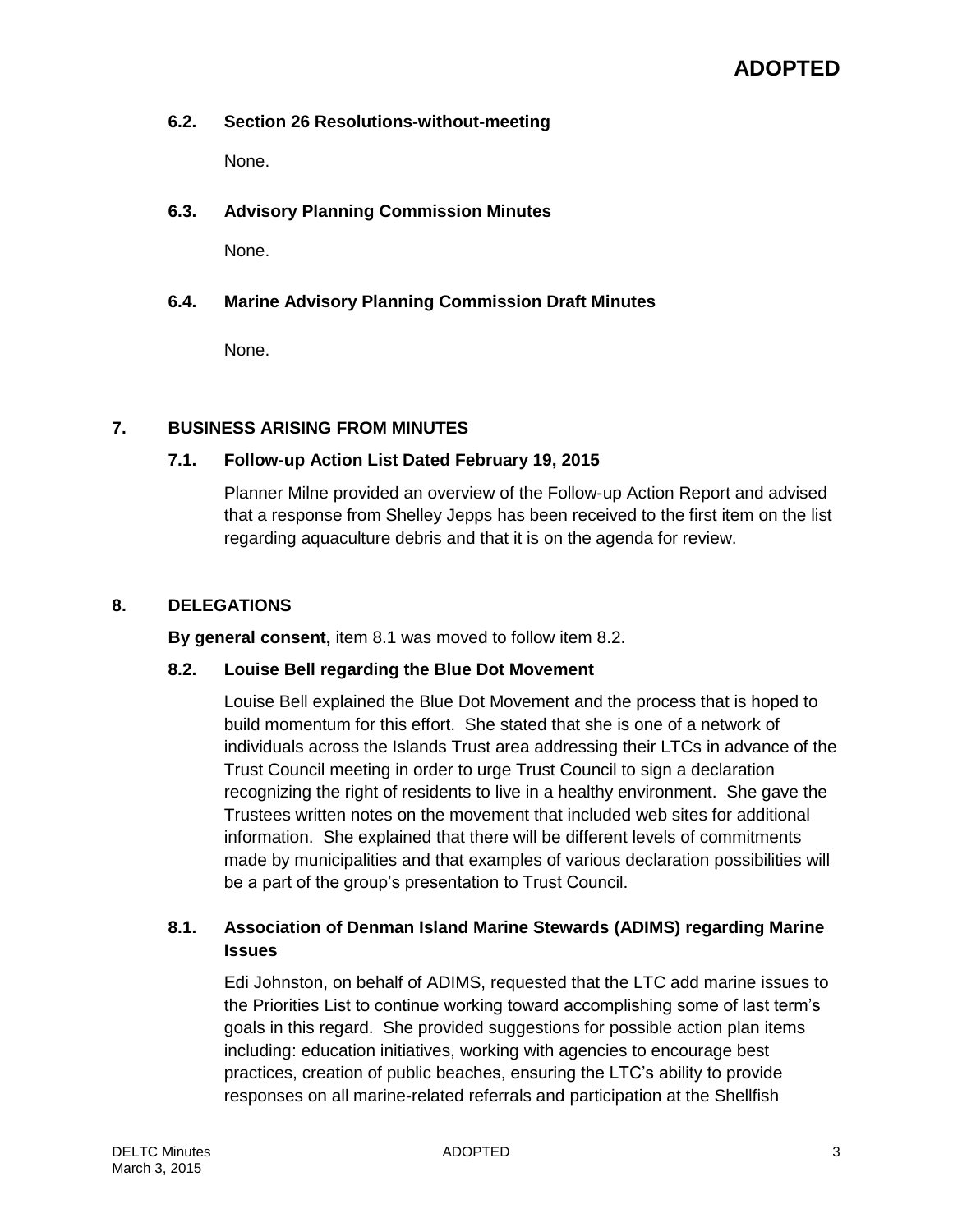Aquaculture Management Advisory Council meetings. She provided her written comments for the record.

## **8.3. Selwyn Jones and Patricia Jones for Corlan Vineyard and Farm**

Selwyn Jones spoke regarding the re-application for the inclusion of the property into the Agriculture Land Reserve (ALR). He thanked Trustee Critchley for his assistance and appreciated that staff is now recommending that the application be forwarded to the Agricultural Land Commission (ALC) for further consideration. He offered the original letter from Peter Jones and asked that it accompany the application for clarity. He requested that the LTC take action on this application at this meeting and that he be provided with a copy of the material that is sent in the application process.

## **9. CORRESPONDENCE**

*(Correspondence received concerning current applications or projects is posted to the LTC webpage)*

## **9.1. Email dated January 22, 2015 from Margie Gang regarding Bylaw Provisions for Cooking Facilities**

Received.

9.1.1 Email addendum dated February 27, 2015 from Margie Gang

Received.

## **9.2. Email dated January 30, 2015 from Shelley McKeachie regarding Industry Debris Collection**

Trustees noted that in response to a follow-up on this matter, an email was received from Fisheries and Oceans Canada (DFO) and is included on the agenda as item 9.3.

**By general consent** agenda item 9.3 was moved to follow 16.3.

## **10. APPLICATIONS AND REFERRALS**

Received.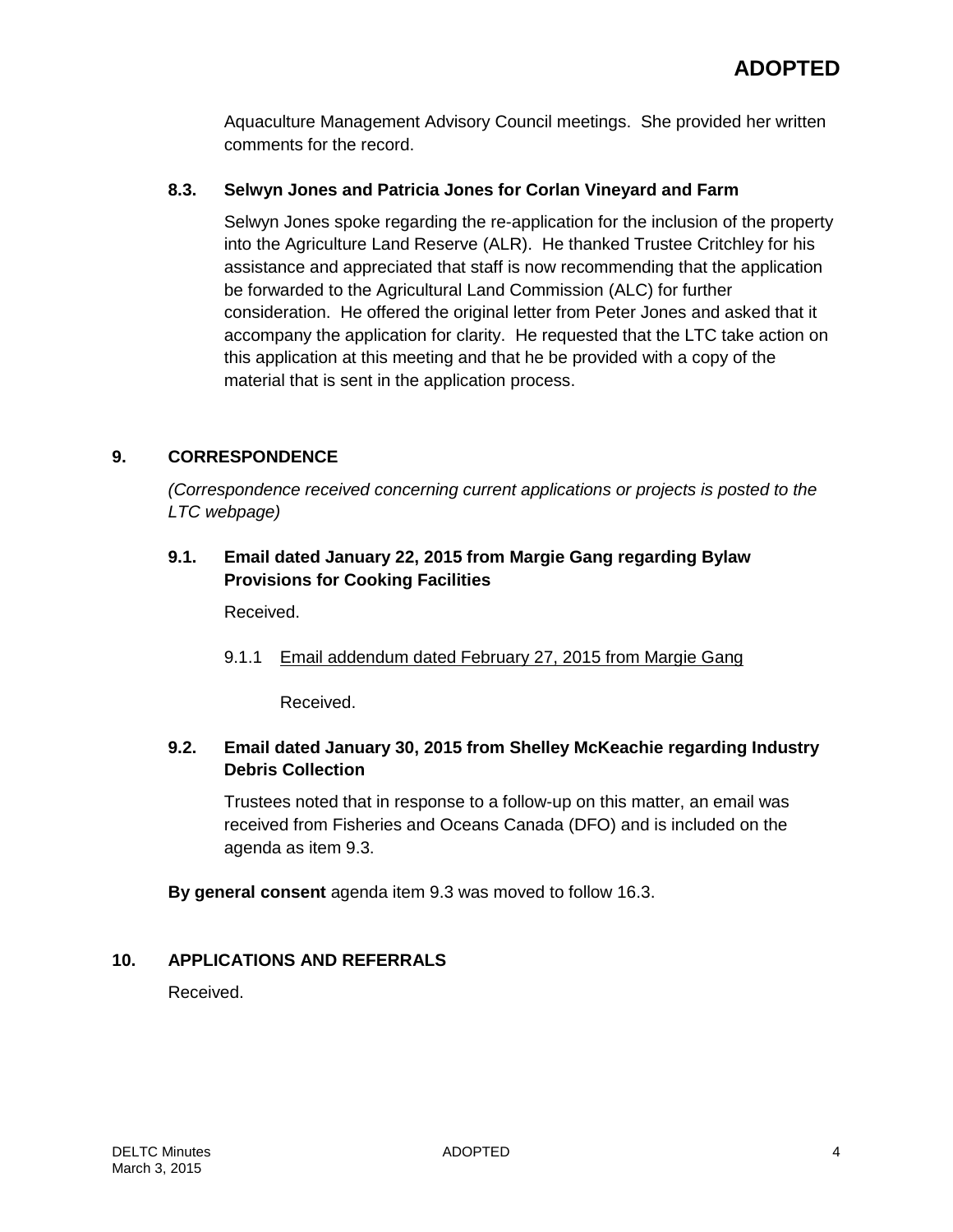#### **11. LOCAL TRUST COMMITTEE PROJECTS**

#### **11.1. Riparian Areas Regulation Implementation**

#### 11.1.1. Staff Report Dated February 12, 2015

Planner Milne presented the staff report and summarized the referral responses received. He outlined the response from the Ministry of Forests, Lands and Natural Resource Operations (FLNRO) that suggested changes to the draft bylaw.

Trustees discussed the changes suggested by FLNRO and considered approaches to take in response as well as potential impacts on the timeline and costs associated with various options. They determined that holding a Community Information Meeting (CIM) with the draft bylaws presented in their current form, with the changes suggested by FLNRO included as a part of the presentation, might be the best strategy overall to inform the community and gather feedback.

### **DE-2015-011**

#### **It was MOVED and SECONDED,**

that the Denman Island Local Trust Committee direct staff to schedule a Community Information Meeting in March or early April, 2015 to allow for a community review of the draft bylaws for Riparian Areas Regulation.

#### **CARRIED**

Discussion followed on possible dates, time and format for the CIM. Trustee Busheikin offered to book the venue.

#### **DE-2015-012**

#### **It was MOVED and SECONDED,**

that the Denman Island Local Trust Committee request staff to schedule the Community Information Meeting for Riparian Areas Regulation for April 7, 2015 with doors opening at 6:00 pm and presentation at 7:00 pm.

#### **CARRIED**

#### **11.2. Visitor Accommodation**

#### 11.2.1. Memorandum dated January 29, 2015

Planner Milne proposed that he would be able to bring a Project Charter for this priority item to an upcoming LTC meeting.

Trustees discussed the scope of the project concluding that keeping the focus on how to legalize cooking facilities in guest accommodations within the context of existing bylaws would be the preferred approach.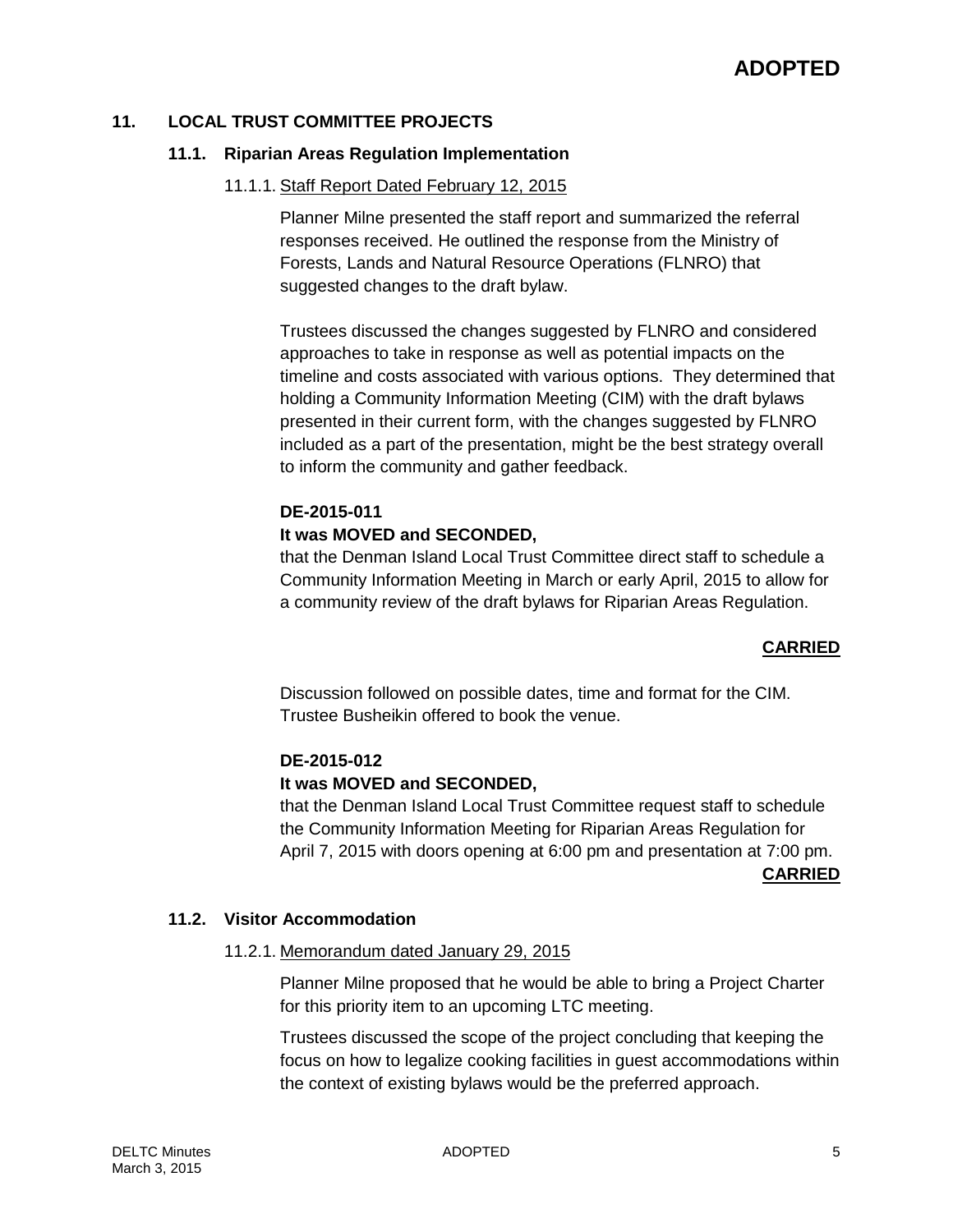### **11.3. Local Trust Committee Goal Setting Session Report**

## 11.3.1. Memorandum dated February 18, 2015

Trustees appreciated the record of the Strategic Planning Session and considered that placing it on the website would provide a convenient location for referring to it over the course of the term.

#### **12. REPORTS**

#### **12.1. Work Program Reports**

#### 12.1.1. Top Priorities Report Dated February 19, 2015

Planner Milne summarized the Top Priorities Report.

#### 12.1.2. Projects List Report Dated February 19, 2015

Planner Milne outlined the Projects List and responded to questions that arose.

Trustees noted that they have received a request to bring marine issues forward on to the Top Priorities List and discussion ensued regarding adding this topic as a fourth item on the list. Trustees considered the importance of this item and, with limitations on available staff time, determined that the LTC would be responsible for work on the item at this time.

## **DE-2015-013**

## **It was MOVED and SECONDED,**

that the Denman Island Local Trust Committee establish as a fourth item on the Priorities List the topic of Marine Issues with the understanding that this will be an item primarily for Trustees rather than staff with the Local Trust Committee under the responsibility column.

#### **CARRIED**

## **12.2. Applications Report Dated February 19, 2015**

Trustees confirmed their desire to forward File Number DE-ALR-2014.1 to the ALC for consideration of the property's inclusion in the ALR along with a comment providing support.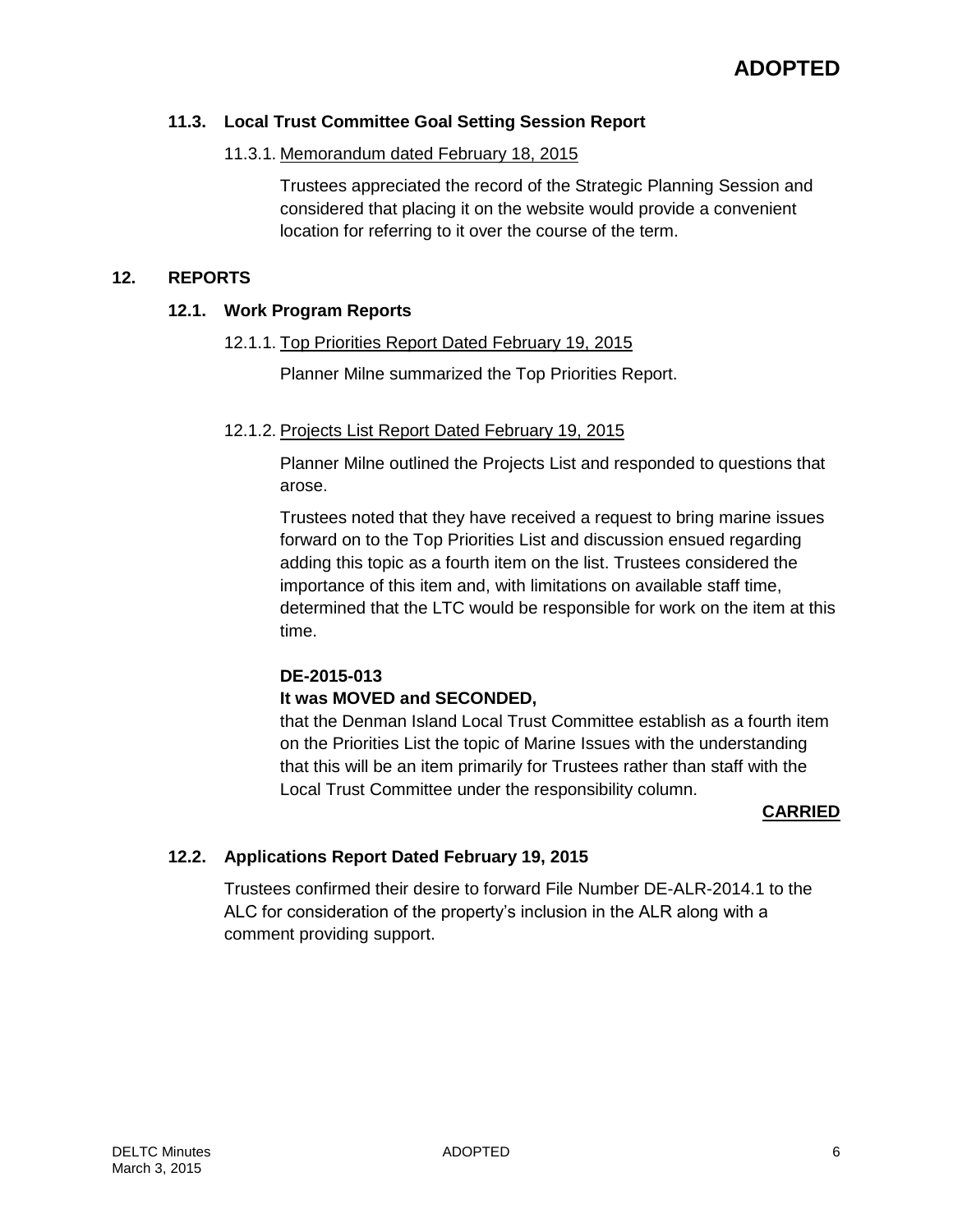## **ADOPTED**

#### **DE-2015-014**

#### **It was MOVED and SECONDED,**

that the Denman Island Local Trust Committee forward the application from Corlan Vineyards File Number DE-ALR-2014.1 (Jones) for Agricultural Land Reserve inclusion to the Agricultural Land Commission with the following comment:

"We encourage the Agricultural Land Commission to grant this inclusion. The applicant provides credible evidence that the original soil classification is not appropriate. As well, the applicant has confirmed that 100% of fruit used in wine production comes from their property. Also, the Denman Island Local Trust Committee holds that the best approach to protecting the agricultural status and capability of this land in the long-term is through inclusion in the Agricultural Land Reserve, as this brings wide-ranging and long-term protection which is warranted due to the current agricultural capacity of this property. A land use planning approach such as a rezoning is not as permanent and does not have the jurisdictional weight that Agricultural Land Reserve inclusion brings."

**CARRIED**

#### **12.3. Trustee and Local Expense Report Dated January, 2015**

Trustees reviewed the Expense Report.

### **12.4. Adopted Policies and Standing Resolutions**

Received.

#### **12.5. Local Trust Committee Webpage**

Trustees discussed changes and additions to the website.

#### **DE-2015-015**

#### **It was MOVED and SECONDED,**

that the Denman Island Local Trust Committee request staff to add the results of the Local Trust Committee Goal Setting to the Denman webpage and to regularly add the Trustee Meeting Report under the "What's New" heading.

#### **CARRIED**

#### **12.6. Chair's Report**

Chair Morrison commented that she has been busy with Trust matters and observed that it is interesting to view the similarities between the Trust area islands. She reported that she will be at a Salt Spring Island meeting later this week and at Trust Council next week.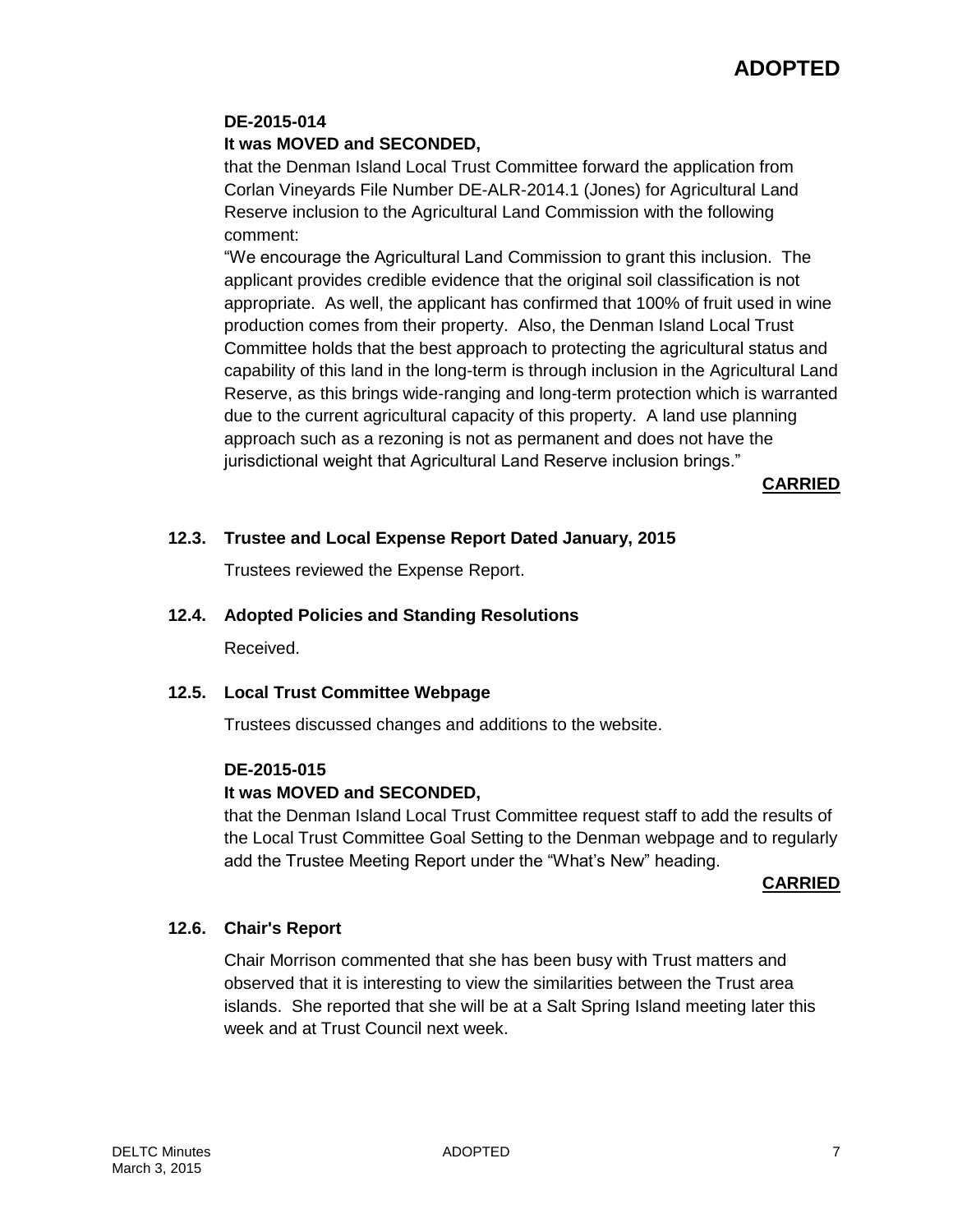## **12.7. Trustee Reports**

Trustee Busheikin reported that she attended a Denman Island Residents Association meeting and the first Islands Trust Local Planning Committee meeting. She noted that although the Ferry Advisory Committee has not yet met, she has had discussions with BC Ferries regarding various issues including the concern of excessive night lighting at the Denman West terminal and noted that subsequently, controls have been installed to reduce lighting. She commented that she held Trustee Office Hours and reported on a conversation she had with Roberta Stevenson, Executive Director of BC Shellfish Growers Association, as a follow-up to constituents' concerns regarding aquaculture debris. She advised that the organization has committed to sending someone to Denman Island at the next beach clean-up day to collect the garbage and pay the tipping fees.

Trustee Critchley noted that he had spent time since the last LTC meeting working with the proponent on the Corlan Vineyards application to include the property in the ALR. He reported on his work as a member of the Raven Coal Mine working group and advised that Compliance Energy has withdrawn its application for a second Environmental Assessment. He attended meetings on the South Sewer Project and will attend two days of additional meetings, noting that he has requested information on proposed treatment systems. He reported on his attendance at a meeting with the working group for the Baynes Sound Coastal Plan, a new group started by CVRD which will be open to input from the public in the future.

## **12.8. Electoral Area Director's Report**

Trustee Busheikin reported that she contacted the Director, providing him with the meeting schedule and an invitation to attend. She indicated that he did appreciate the information, however did not anticipate the need to attend at this time.

## **12.9. Trust Fund Board Report Dated January 2015**

Chair Morrison summarized the report, highlighting the Denman Island portion. She pointed out that the LTC has been advised that the Province of BC has introduced legislation that will add two hectares to Denman Island Park consisting of the highest point on Denman Island, once the location of a BC Forest Service lookout tower.

**By general consent** the meeting was adjourned at 12:35 pm and reconvened at 12:50 pm.

**By general consent** agenda items 15 and 16 were moved to follow 12.9.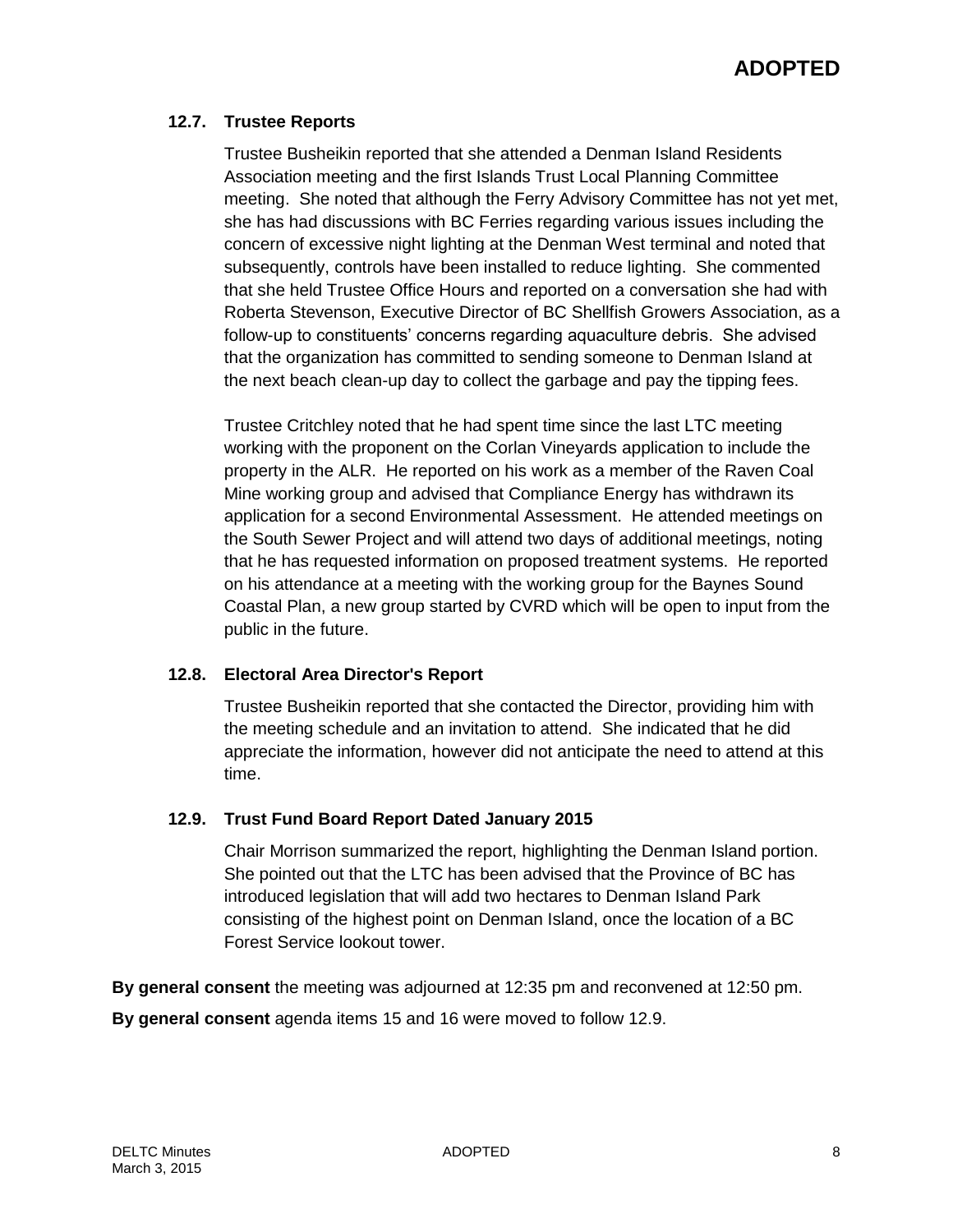## **15. TOWN HALL**

Barbara Mills, speaking on behalf of the Association of Denman Island Marine Stewards (ADIMS), thanked the LTC for adding marine issues to the Top Priority List and for following-up on concerns regarding the aquaculture debris on the beach. She observed that Baynes Sound has been shown to have high levels of plastics and asked that the LTC convey this concern when communicating with various agencies about marine issues. She stated that plastics pose a threat because marine organisms ingest plastic and the toxins are absorbed throughout the food chain. She offered ADIMS' assistance in working on Top Priority No. 4 and remarked that they would forward an integrated plan document from a previous Baynes Sound conference for information. She appreciated BC Shellfish Growers Association's commitment to remove the aquaculture debris from the beach clean-up event as discussed in the Trustees' Report, however, noted that this should be done in conjunction with the current practice of recycling and reusing collected garbage where possible.

Trustees asked ADIMS to forward to them any information they may have on possible alternatives to the use of plastics in the aquaculture industry.

Edi Johnston asked if there are any public beaches on Denman that cannot be tenured and trustees responded. She asked if the South Sewer Project would require rezoning if it discharges into Baynes Sound and this was an unknown factor at this time.

## **16. CLOSED MEETING**

## **16.1. Motion to Close the Meeting**

## **DE-2015-016**

## **It was MOVED and SECONDED,**

that the meeting be closed to the public in accordance with the Community Charter, Part 4, Division 3, s.90(1)(a) for the purpose of considering appointment of Advisory Planning Commission members and s.90(1)(g) and (i) for the purpose of litigation and receipt of advice that is subject to solicitor-client privilege and that the recorder and staff attend the meeting.

**CARRIED**

The meeting closed to the public at 1:00 pm.

## **16.2. Recall to Order**

The meeting reopened to the public at 2:09 pm.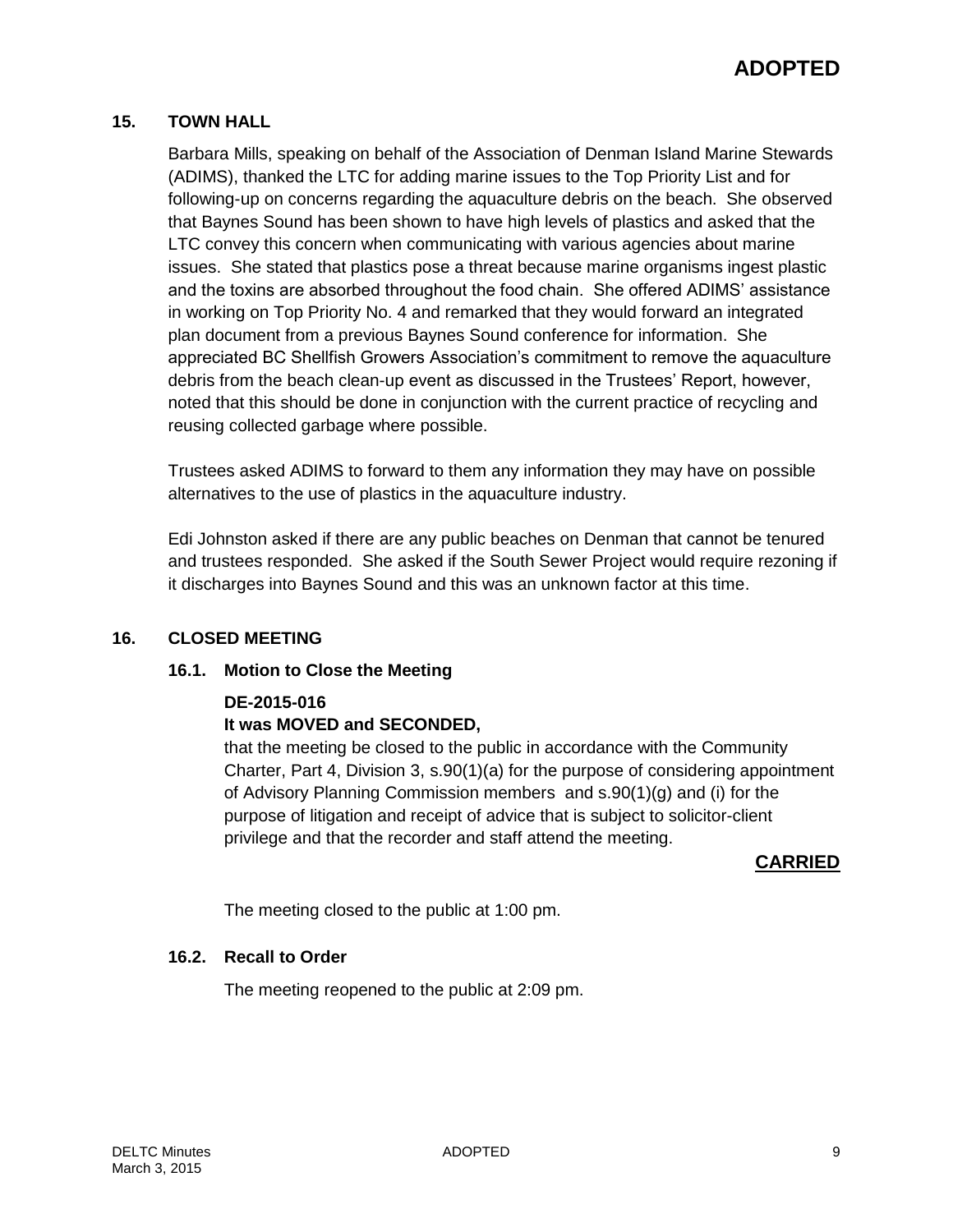### **16.3. Rise and Report**

Chair Morrison reported that in the closed meeting the LTC appointed Shelley McKeachie to the Marine Advisory Planning Commission and that it deferred appointments to the Advisory Planning Commission until the next meeting.

## **9.3. Email from Shelley Jepps dated February 25, 2015 re: Aquaculture Debris in the Henry Bay Area**

Trustees discussed the email which provided an update regarding aquaculture debris in the Henry Bay Area, described cross-jurisdictional responsibility issues and the transferring of responsibility for compliance inspections for shellfish aquaculture within DFO teams. They had questions for follow-up and considered a response approach.

# **DE-2015-017**

## **It was MOVED and SECONDED,**

that the Denman Island Local Trust Committee send a letter for the Chair's signature to Shelley Jepps, Senior Shellfish Aquaculture Biologist with Fisheries and Oceans Canada with follow up questions to her email of February 25, 2015.

## **CARRIED**

#### **13. NEW BUSINESS**

#### **13.1. Local Trust Committee Newsletter**

Trustees supported the creation and distribution of a pamphlet which would explain new housing regulations as outlined in proposed Bylaw Nos. 210 and 211.

#### **13.2. Review of Denman Island Communication Materials**

Trustees identified communication information items received from various Islands Trust areas to be reviewed, customized and updated for Denman Island. Trustees offered to initiate the project and forward materials to staff and the Chair for review. Various methods of distribution were discussed and it was proposed that creation and printing might be completed locally if possible.

## **13.3. Board of Variance Report**

#### 13.3.1. Staff Report dated February 2, 2015

Trustees reviewed the staff report presenting background information regarding Board of Variance (BOV) appointment options and requirements. Discussion followed on process and whether the LTC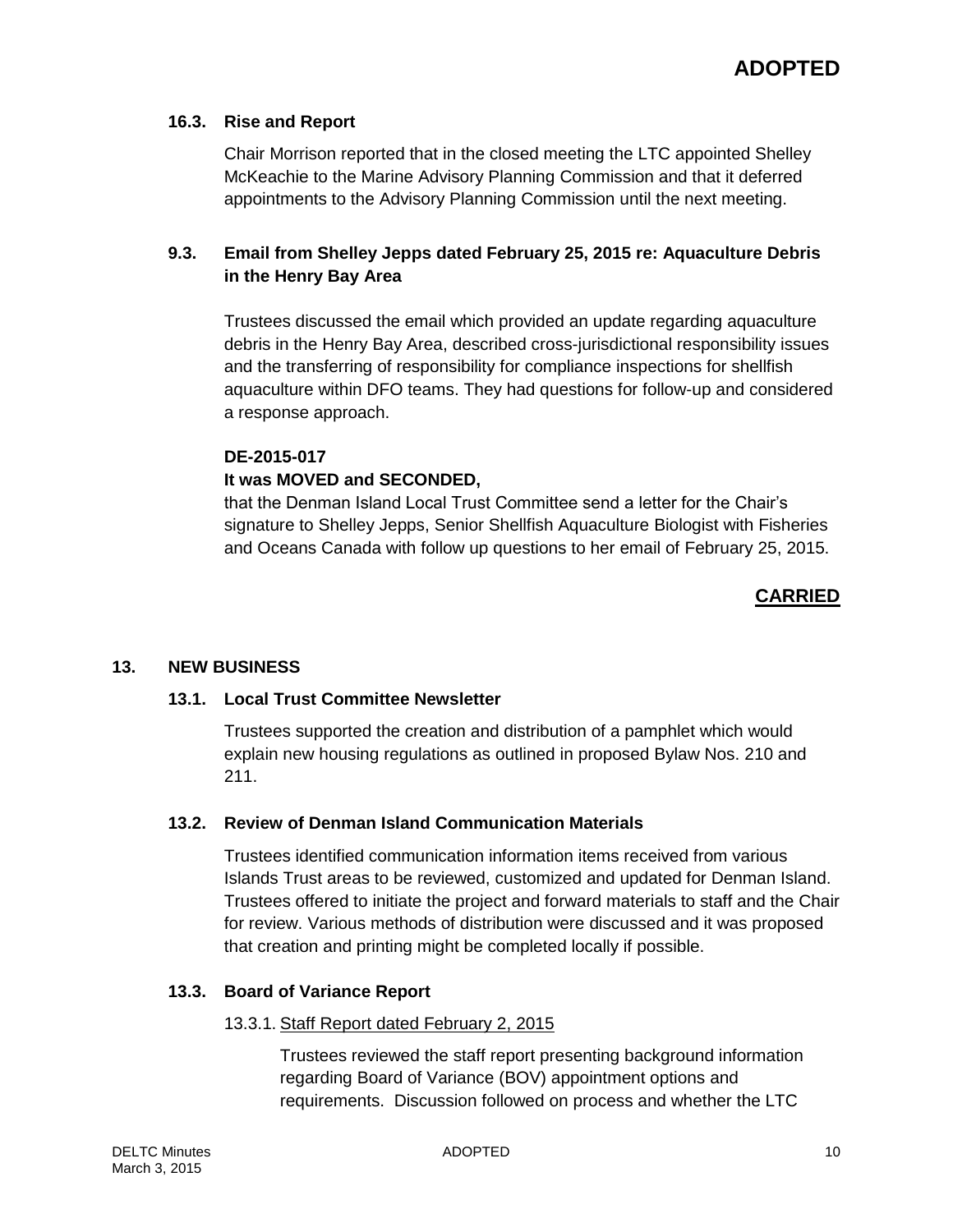would prefer to pursue a joint BOV and thereby to realize greater efficiencies and effectiveness or to pursue an independent BOV.

## **DE-2015-018 It was MOVED and SECONDED,**

that the Denman Island Local Trust Committee direct staff to advertise for membership in a Board of Variance appointed jointly with other Local Trust Committees in the Northern Region.

## **CARRIED**

## **13.4. Raven Coal Project -for discussion**

This item was discussed at agenda item 12.7.

## **13.5. Forward of Correspondence from Comox Valley Regional District (CVRD) dated February 19, 2015 re: Baynes Sound Coastal Plan**

Trustees discussed the need to formally appoint a trustee to be a member of the CVRD Baynes Sound Coastal Plan working group and to attend the regular meetings. Trustee Critchley did attend the first meeting and offered to fill this position. Trustee Busheikin expressed interest in attending as well, if possible.

## **DE-2015-019**

## **It was MOVED and SECONDED,**

that the Denman Island Local Trust Committee appoint Trustee David Critchley as its representative on the Baynes Sound Coastal Plan Committee.

## **CARRIED**

## **14. UPCOMING MEETINGS**

## **14.1. Next Regular Meeting Scheduled for Tuesday, April 21, 2015 at 10:30 am at the Denman Seniors Centre, 1111 Northwest Road, Denman Island, BC**

The LTC confirmed that the next regular meeting is scheduled for Tuesday, April 21, 2015 at 10:30 am at the Denman Seniors Centre.